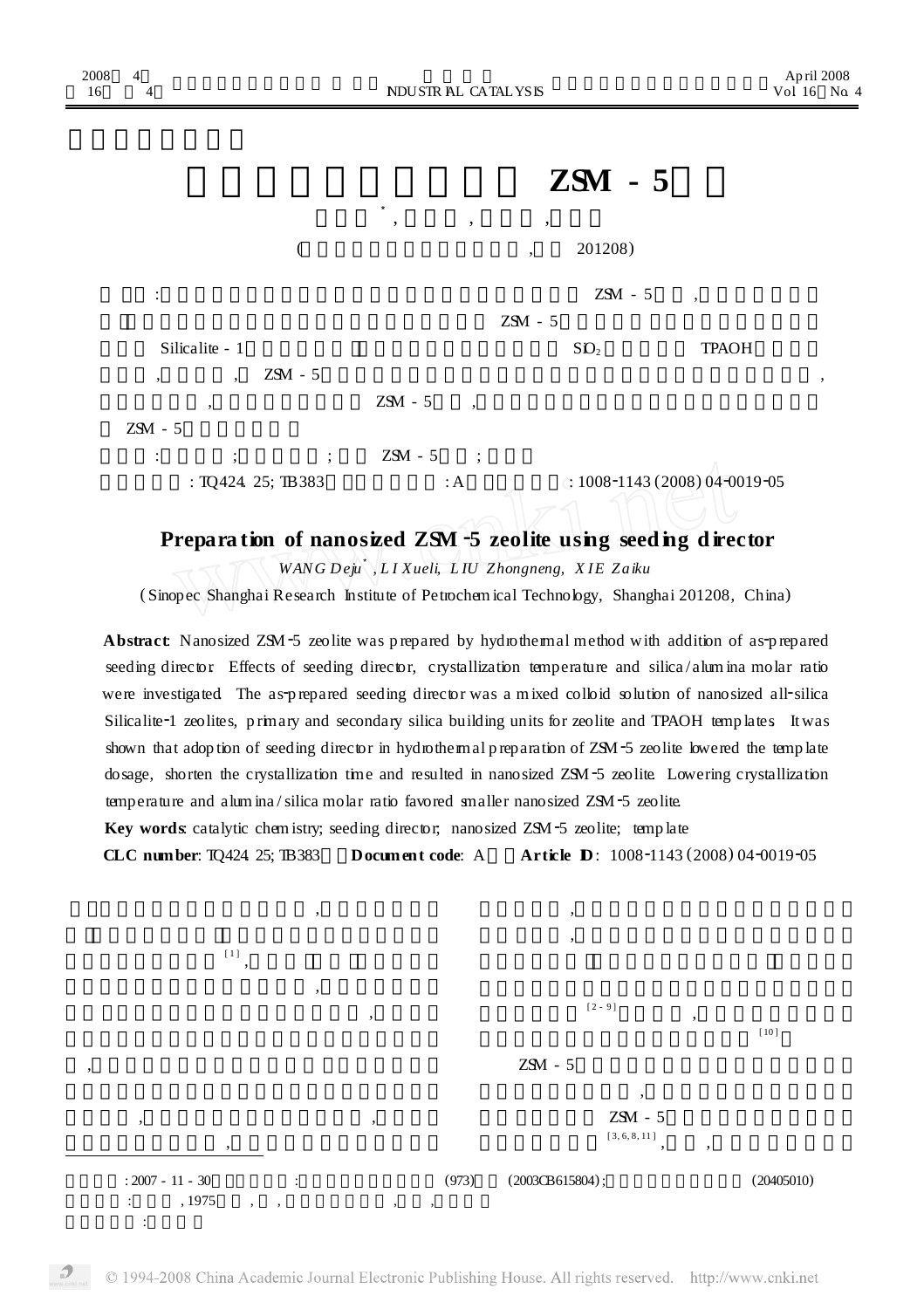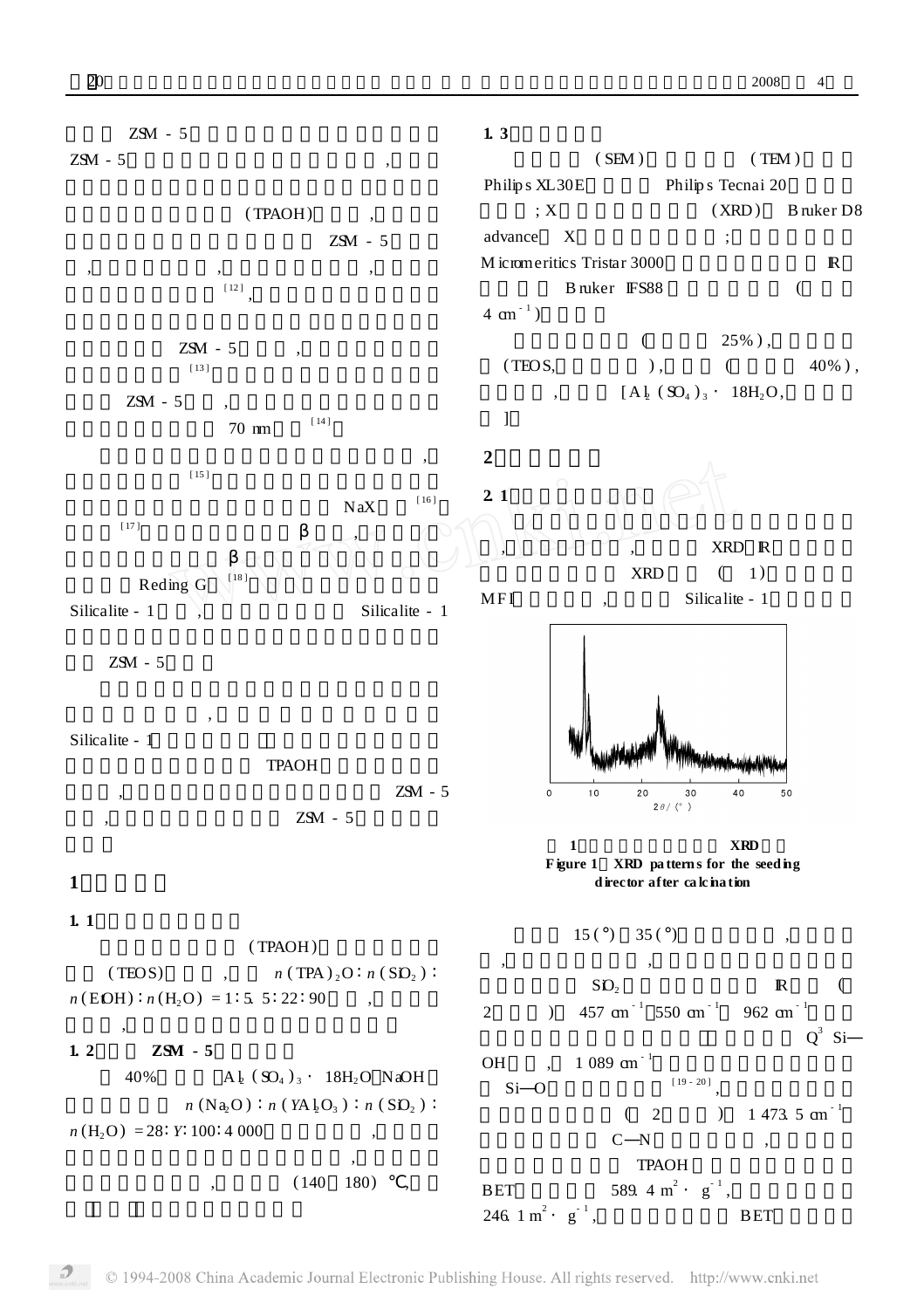$SO<sub>2</sub>$ 





,







[ 12 ]





$$
MFI
$$

Silicalite - 1



TPAOH

,



, ZSM - 5



,

**3 ZSM - 5 SEM Figure <sup>3</sup> SEM images of nanosized ZSM** <sup>2</sup>**<sup>5</sup> syn thesized with d ifferen t am oun t of seed ing d irector**









**5 150 48 h SEM Figure 5 SEM image of sam ples syn thesized a t 150 and crysta lliza tion for 48 h**

, ,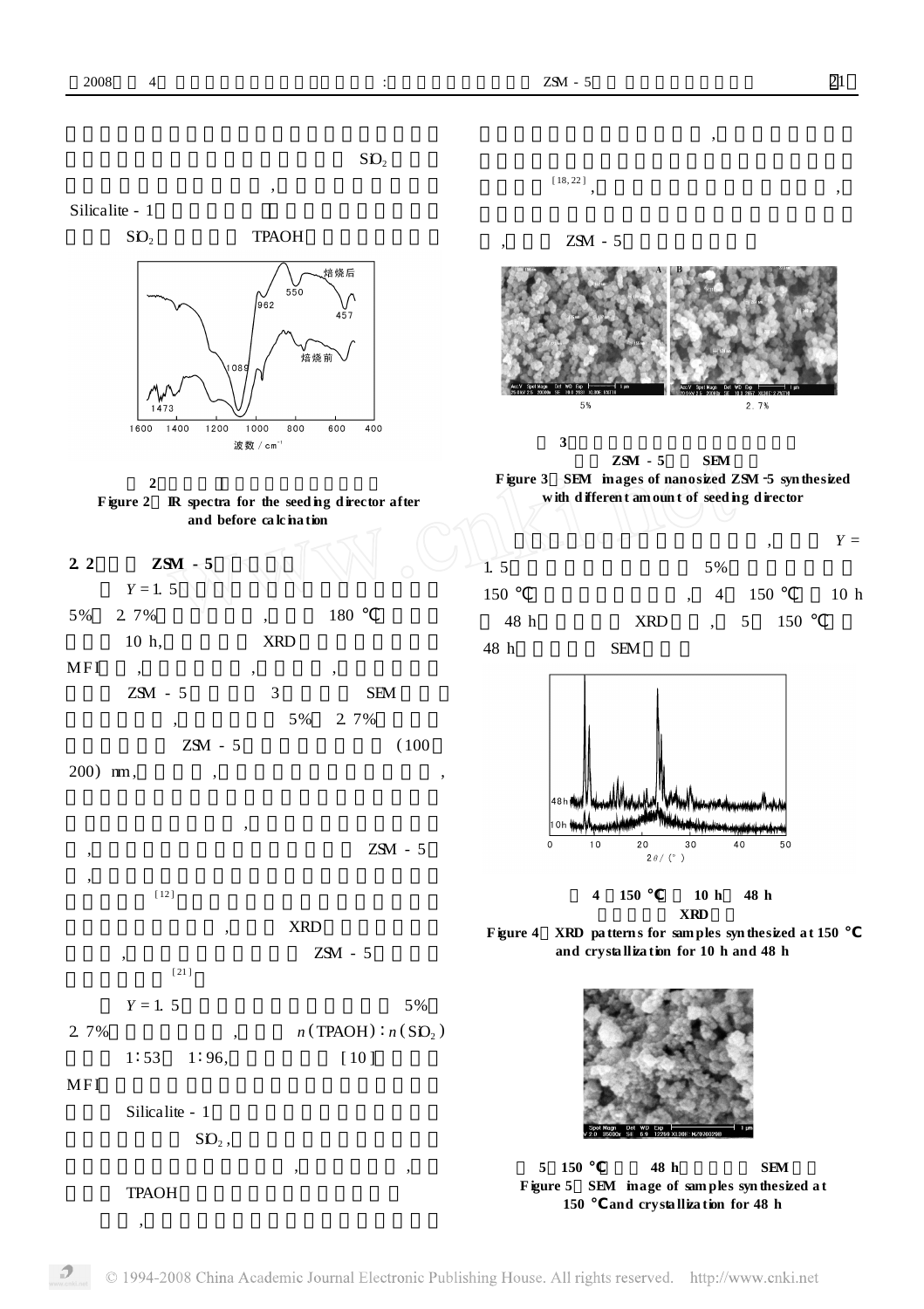

| $32.5 \text{ mm}$ ,                        | TFM        |           |      |
|--------------------------------------------|------------|-----------|------|
| $ZSM - 5$                                  |            |           | (30) |
| 50) m, Scherrer                            |            |           | 150  |
| 48 h                                       | <b>BET</b> |           |      |
| 345. 1 m <sup>2</sup> · $g^{-1}$ ,         |            |           |      |
| 82. $7 \text{ m}^2 \cdot \text{ g}^{-1}$ , |            | $ZSM - 5$ |      |

**3**

,

:

 $Y = 3, 75$ 

, ZSM - 5

,

,

5% 180  $10 h$   $25 M = 5$ , 6

, ,



**6** Y **= 3. 75 SEM TEM Figure 6 SEM and TEM images of the samples prepared a t 180 / crysta lliza tion for 10 h and a t 150** /**crystallization for 48 <b>h**, **respectively**( $Y = 3.75$ )



Scherrer

- [ 1 ]DavisM E. Zeolites and molecular sieves: not just ordinary catalysts[J]. Ind Eng Chem Res, 1991, 30(8): 1675 -1683.
- [ 2 ]Van der Pol A J H P, Verduyn A J, Van der Hooff J H C, et al. Why are some titanium silicalite-1 samples active and others not? [J]. App1 Catal A, 1992, 92(2): 113 - 130.
- [ 3 ] Shiralkar V P, Joshi P N, Eapen M J, et al. Synthesis of ZSM-5 with variable crystallite size and its influence on physicochemical p roperties[J ]. Zeolites, 1991, 11 (5) : 511 - 516.
- [4] Camblorm M A, Corma A, Martinez A, et al. Catalytic cracking of gasol: benefits in activity and selectivity of small Y zeolite crystallites stabilized by a higher silicon-to-aluminium ratio by synthesis[J ]. App Catal, 1989, 55 (1) : 65 - 74.
- [5 ]Aguiar E F S, Valle M L M, Silva M P, et al. Influence of external surface area of rare-earth containing Y zeolites on the cracking of 1, 3, 5-triisopropylbenzene [J ]. Zeolites, 1995, 15  $(7): 620 - 623$
- [6] Pu S B, Inui T. Influence of crystallite size on catalytic performance of HZSM-5 prepared by different methods in 2,7dimethylnaphthalene isomerization[J]. Zeolites, 1996, 17(4): 334 - 339.
- [7] ArribasM A, Martinez A Simultaneous isomerization of *n*-heptane and saturation of benzene over Pt/Beta catalysts: the influence of zeolite crystal size on p roduct selectivity and sulfur resistance[J ]. Catal Today, 2001, 65 (2) : 117 - 122.
- [ 8 ] Yamamura M, Chaki K, W akatsuki T, et al. Synthesis of ZSM-5 zeolite with small crystal size and its catalytic per-

,